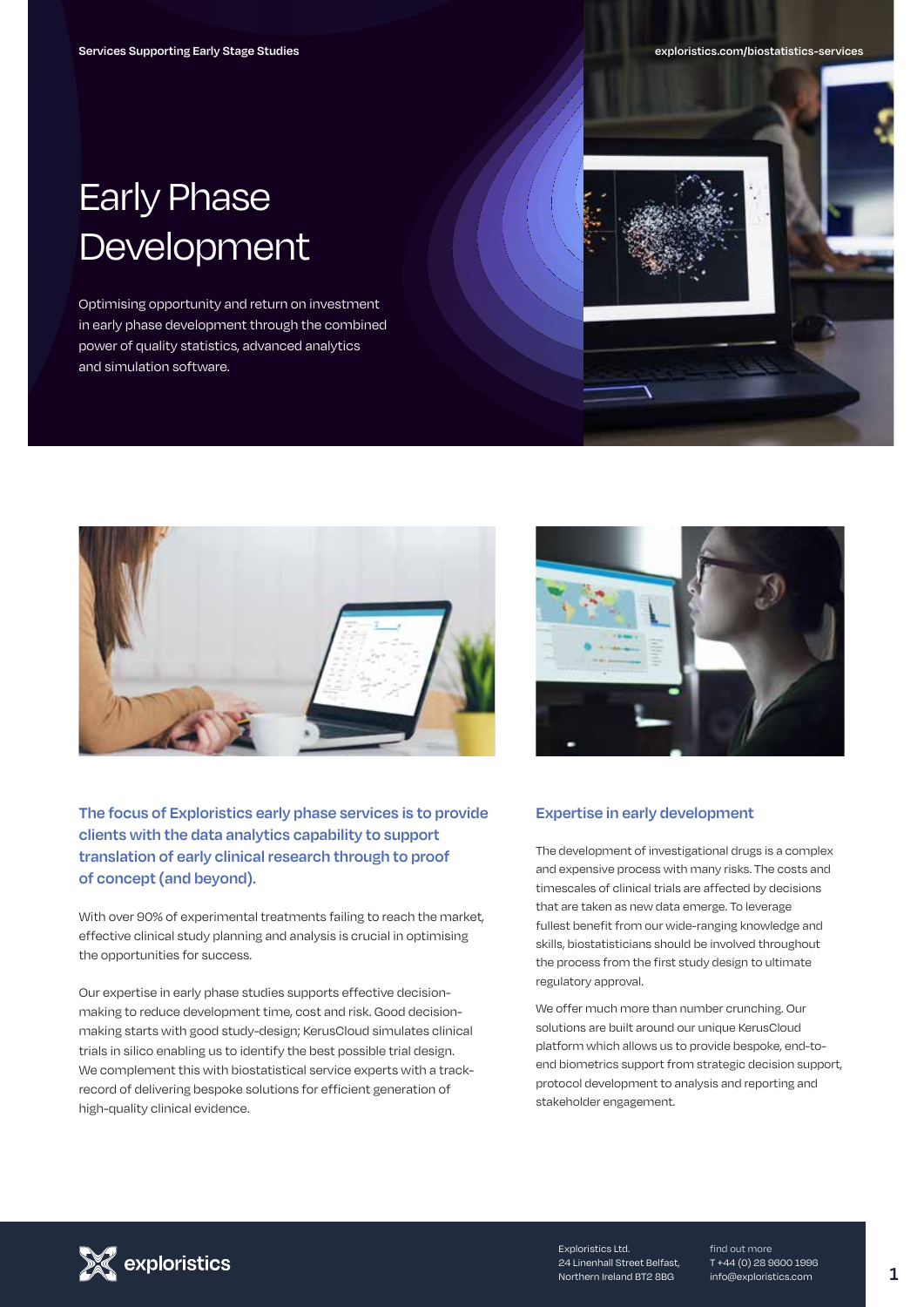# **K** KerusCloud.

**KerusCloud transforms the study planning process with quick and convenient optimisation of study parameters to support the design of complex clinical research trials enabling users to:**

- Simulate data with correlations and missing values reflecting real-world patients and studies
- Assess the probability of success for real-world objectives involving trade-offs between several factors
- $\bullet$  Identify the critical study aspects impacting on the probability of success
- $\bullet$  Compare analysis plans with selections from the comprehensive analysis suite



# **Key Services**

#### **Protocol Design**

Clinical study design, sample size calculations and study-start-up consultancy

#### **Randomization/Un-blinding**

Randomizations including production of emergency un-blinding envelopes

#### **Statistical Analysis Plan (SAP) and Output Shells**

Provision of the statistical content of a study to ensure timely and quality delivery

#### **Output Production**

Using our IP Library of SAS and R macros and bespoke SAS programming to increase the efficiency of output production

# **Clinical DataInterchange Standards Consortium (CDISC)** Using CDISC standards ensures that the data used

for reporting complies with regulatory standards

#### **Production of Statistical Report/ Clinical Study Report**

We provide quantitative methods for simulating and evaluating study and development options

#### **Strategic Decisions**

We provide quantitative methods for simulating and evaluating study and development options

#### **Interim Analyses**

Unblinded statistical support and advice for Interim Analyses to stop failing studies early or adapt appropriately in light of emerging data

#### **Exploratory Analyses**

We maximise scientific benefit by applying novel analytics to existing data sets

#### **Support for Regulatory Interactions**

We provide strategic statistical advice in preparing briefing documents and attending early scientific advice meetings

#### **Pre-Clinical Studies**

We provide support and advice for pre-clinical studies to ensure the study objective is being fulfilled

*Exploristics: an essential partner in data driven decision-making for accelerated development. supporting key decision-making in early phase development.* 



Exploristics Ltd. 24 Linenhall Street Belfast, Northern Ireland BT2 8BG

find out more T +44 (0) 28 9600 1996 info@exploristics.com